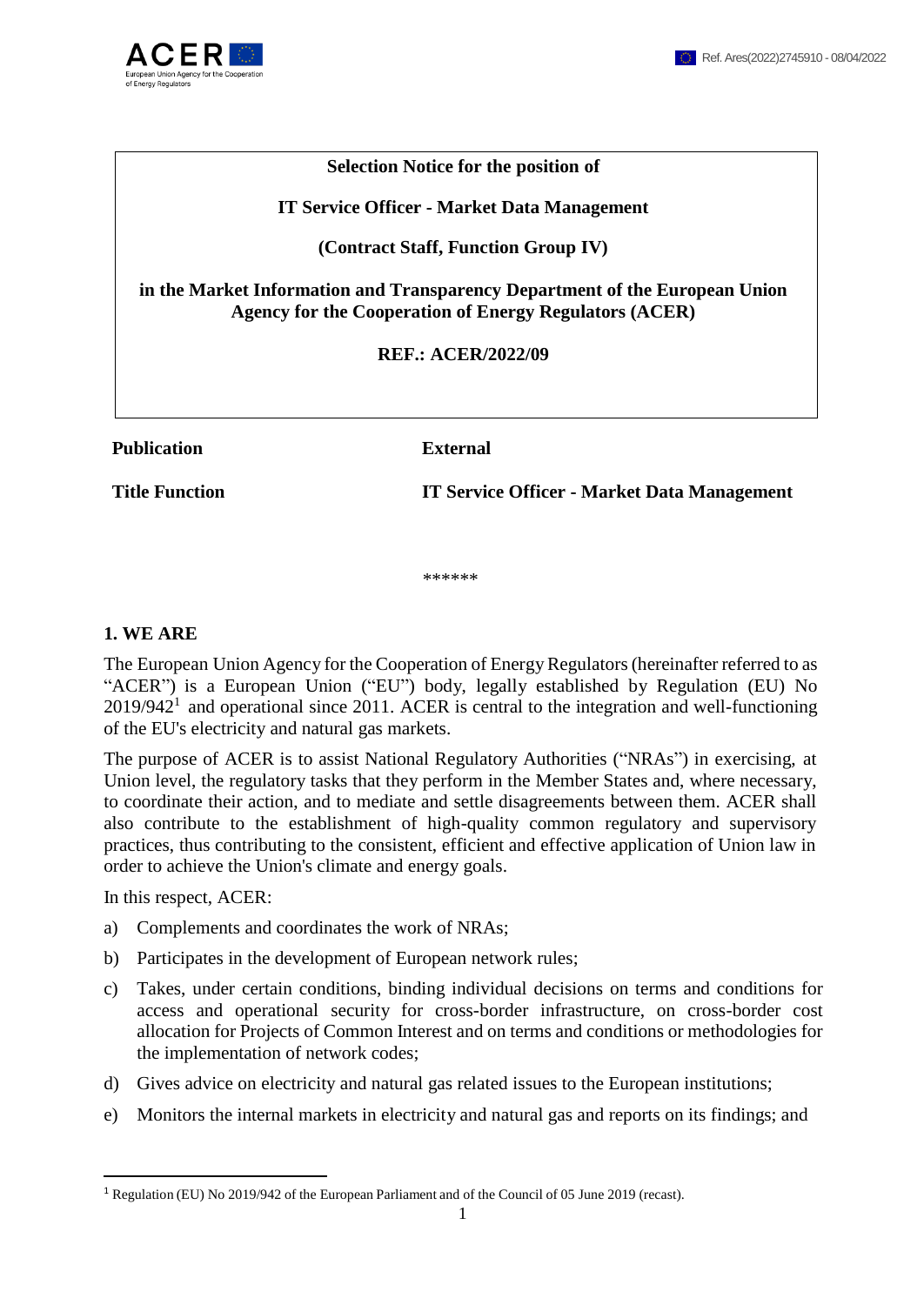

f) Monitors trading in wholesale energy products to detect and deter market abuse and ensure the integrity and transparency of EU wholesale energy markets in accordance with REMIT i.e., Regulation (EU) No 1227/2011.

The main areas on which ACER's activities focus are:

- Supporting European market integration: this is mainly done through the development of common network and market rules, as well as through the coordination of regional initiatives which are concrete efforts from market participants to work towards greater integration;
- Advising the EU Institutions on trans-European energy infrastructure issues: ACER issues opinions on ten-year network development plans, to ensure that these are in line with priorities set at EU level, and on the draft lists of Projects of Common Interest; and
- Energy market monitoring: ACER has a general mission in terms of market monitoring at the EU level and has, since the end of 2011, a very specific responsibility when it comes to the oversight of wholesale energy trading referred to as surveillance.

With the "Clean Energy for all Europeans" package legislation, additional tasks have been assigned to ACER, including, in particular:

- Approving the all TSOs' proposals for terms and conditions or methodologies to be developed under the Commission Guidelines;
- Approving or amending the new resource adequacy and risk preparedness methodologies to be developed by ENTSO-E; and
- Monitoring state interventions preventing prices from reflecting actual scarcity and the performance of Member States in electricity security of supply issues.

ACER currently employs more than 130 staff (statutory and non-statutory) and has an approved annual budget of  $\epsilon$  24,891,343 in 2022. ACER's internal structure comprises five Departments: Electricity, Infrastructure Gas and Retail, Market Surveillance and Conduct, Market Information and Transparency, and Corporate Services. In addition, ACER comprises the Strategy Delivery and Communications Team (including the Brussels Liaison Office), the Legal Services Team, the Data Excellence cluster and the IT Strategy and Planning cluster (including the IT-Project Management Office).

Please find the ACER's organisational chart on the following link: [https://extranet.acer.europa.eu/en/The\\_agency/Organisation/Documents/Organisational%20Ch](https://extranet.acer.europa.eu/en/The_agency/Organisation/Documents/Organisational%20Chart%2001%20March%202022.pdf) [art%2001%20March%202022.pdf](https://extranet.acer.europa.eu/en/The_agency/Organisation/Documents/Organisational%20Chart%2001%20March%202022.pdf)

ACER is located in Ljubljana (Slovenia).

## **2. WE PROPOSE**

ACER offers a dynamic and motivating workplace, where diversity is celebrated and where people's commitment and achievements contribute to build an organisation that is better than the sum of its parts.

We invest heavily in the professional development of staff, support a 'low on hierarchy, high on impact' organisational culture, prioritise personal relations and support an active feedback culture, emphasising the positives whilst not shying away from addressing the negatives.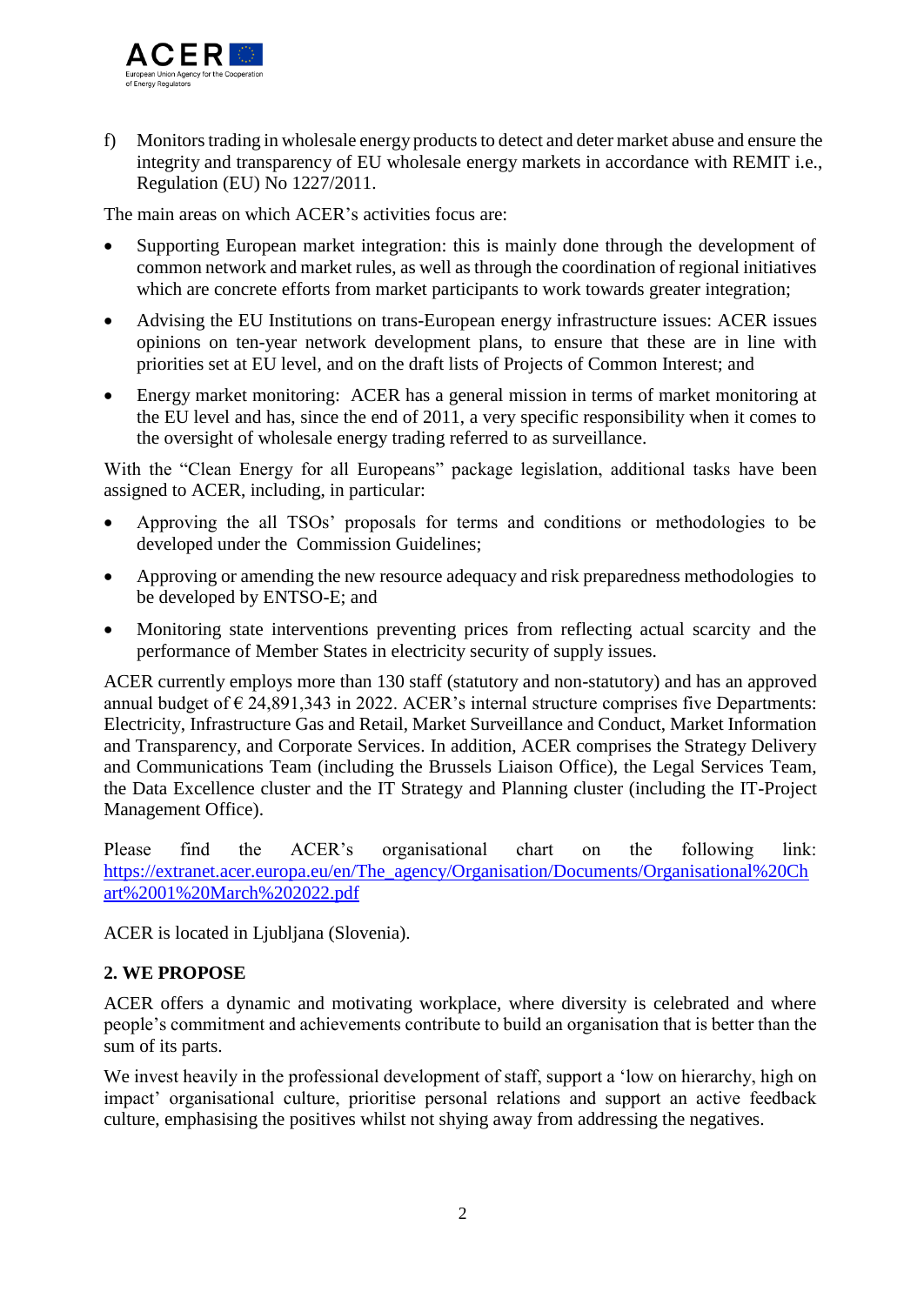

ACER is looking for an IT Service Officer - Market Data Management who will be assigned to the Market Information and Transparency Department (Market Data Management Team) and will work under the direct supervision of the Team Leader and the Head of the Department.

The duties of the IT Service Officer - Market Data Management will include the following:

## PROJECT MANAGEMENT

- Analyse, propose and review possible technical solutions, consistent with business and functional requirements, for the implementation of REMIT;
- Draft technical specifications, procurement-related terms of reference and other documentation related to REMIT IT projects;
- Coordinate and manage the lifecycle of assigned projects;
- Coordinate and supervise the external consultants to ensure the delivery of expected solutions to business customers for the technical implementation of REMIT;
- Assist with the design, management and support of the key processes (e.g. ITIL).

#### REMIT IT SUPPORT

- Ensure proper quality of the REMIT-related IT systems (testing, incident handling, proposing changes, monitoring etc.);
- Ensure the successful integration of deployed software into existing IT environments;
- Assist with the management of Cybersecurity matters related to REMIT IT systems and coordinating risk assessments.

The IT Service Officer - Market Data Management will also provide support to the Head of Department and may be required to assist in other areas of the work of ACER, according to needs and priorities, as determined by the Head of the Department or the Director.

The job holder will be required to act with a service culture, handling data with high confidentiality and professional integrity. Having excellent interpersonal and communication skills, the person should be able to operate in multicultural working environments and liaise with different stakeholders.

The job holder is expected to be proactive, with a team spirit, good level of flexibility, being able to prioritize, delivering quality results with attention to detail and commitment to excellence.

All staff working at ACER share the following core competencies: cooperating, delivering quality results, communicating, problem solving, being service oriented, self-development and knowledge sharing, valuing diversity.

The following functional competencies are relevant for the position: managing projects, planning and organizing, having ICT expertise.

## **3. WE LOOK FOR**

#### **A) Eligibility criteria**

Candidates will be considered eligible for the selection phase on the basis of the following formal criteria, which have to be fulfilled by the deadline for applications:

1. To have a level of education which corresponds to completed university studies of at least three (3) years, attested by a diploma;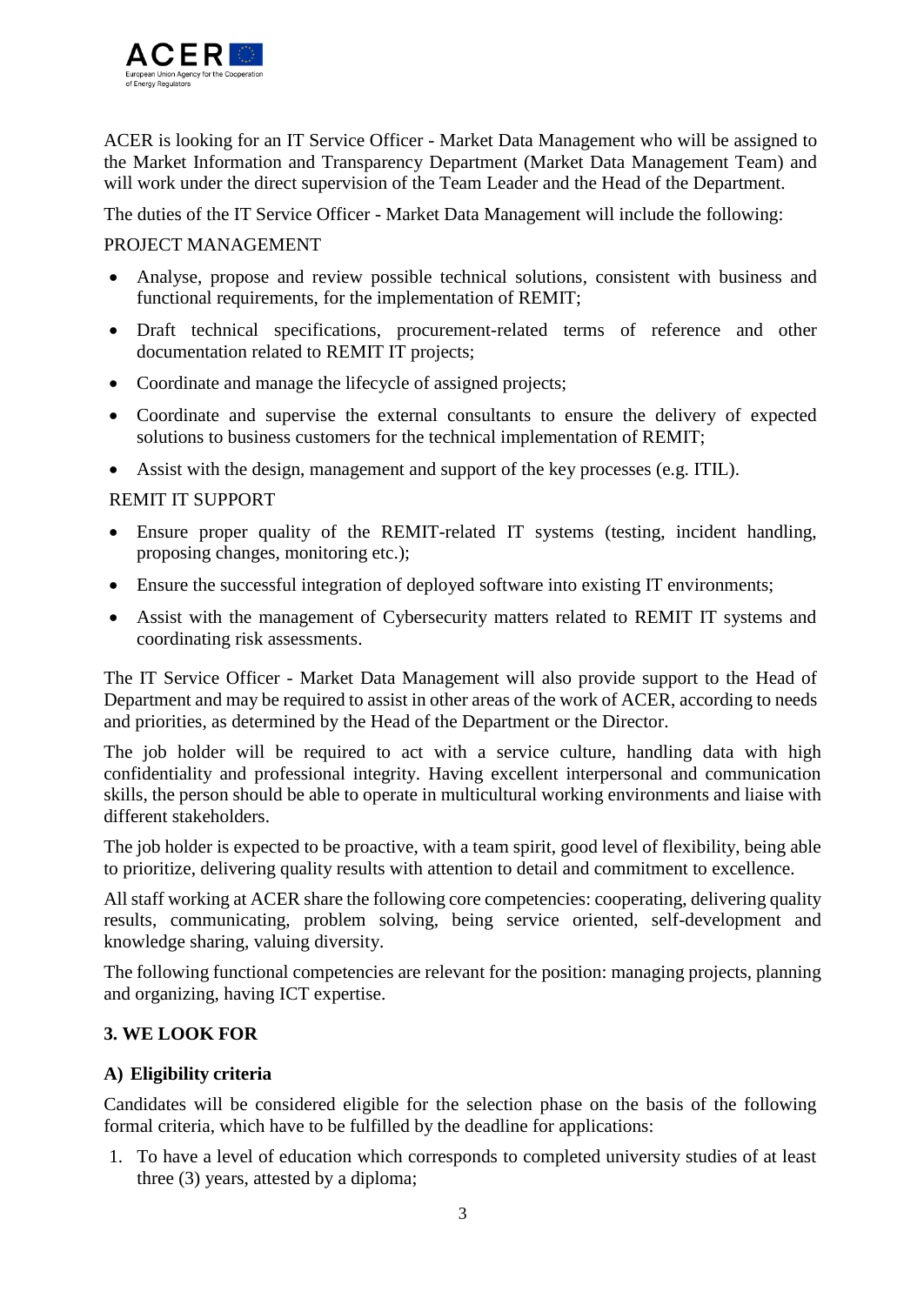

*(Only study titles that have been awarded in the EU Member States or that are subject to the equivalence certificates issued by the authorities in the said Member States shall be taken into consideration.)*

- 2. To have a thorough knowledge of one of the official languages of the European Union<sup>2</sup> or Norway, Iceland and Liechtenstein and a satisfactory knowledge of a second of these languages (level B2 of  $CERF<sup>3</sup>$ ) to the extent necessary to perform their duties;
- 3. Be nationals of a Member State of the European Union, Norway, Iceland or Liechtenstein;
- 4. To be entitled to their full rights as a citizen;
- 5. To have fulfilled any obligations imposed by the applicable laws concerning military service;
- 6. To be physically fit to perform the duties linked to the post<sup>4</sup>.

#### **B) Selection criteria**

The following criteria will be assessed when selecting the candidates for the interviews:

Technical knowledge:

 $\overline{a}$ 

- 1. University degree in a field relevant to this position i.e., IT (Information Technology, Computer Science, or similar), engineering, mathematics, or equivalent;
- 2. By the deadline for applications, having acquired at least two (2) years of relevant professional experience after obtaining the qualifications mentioned in point 3 A) above;
- 3. Proven professional experience in one or more of the following: Service Management, Project Management, Cybersecurity, Systems Administration.

The following criteria will be assessed as advantageous when selecting the candidates for the interviews:

- 4. Proven knowledge or experience of state-of-the-art ICT infrastructure concepts and technologies;
- 5. Certification in Cybersecurity Standards or Frameworks (such as ISO 27001, BSI-200, COBIT, CISA, CISSP etc.);
- 6. Certification in Service Management methodologies (such as ITIL) and/or Project Management methodologies (such as PM², Prince2, PMI, PMBOK, etc.).

Communication and other personal skills (core competences)

- 1. Excellent written and oral command (level C2 of CEFR) of the English language;
- 2. Proven ability to work in a team and under pressure, combined with capacity to work on

<sup>&</sup>lt;sup>2</sup> The languages of the EU are Bulgarian, Croatian, Czech, Danish, Dutch, English, Estonian, Finnish, French, Irish, German, Greek, Hungarian, Italian, Latvian, Lithuanian, Maltese, Polish, Portuguese, Romanian, Slovak, Slovene, Spanish, and Swedish.

<sup>&</sup>lt;sup>3</sup> Language levels of the Common European Framework of Reference: [http://europass.cedefop.europa.eu/resources/european](http://europass.cedefop.europa.eu/resources/european-language-levels-cefr)[language-levels-cefr](http://europass.cedefop.europa.eu/resources/european-language-levels-cefr)

<sup>4</sup> Before the appointment, a successful candidate shall be medically examined by one of the in stitutions' medical officers in order for ACER to be satisfied that the person fulfils the requirement of article 28(e) of the Staff Regulations of the Officials of the European Union.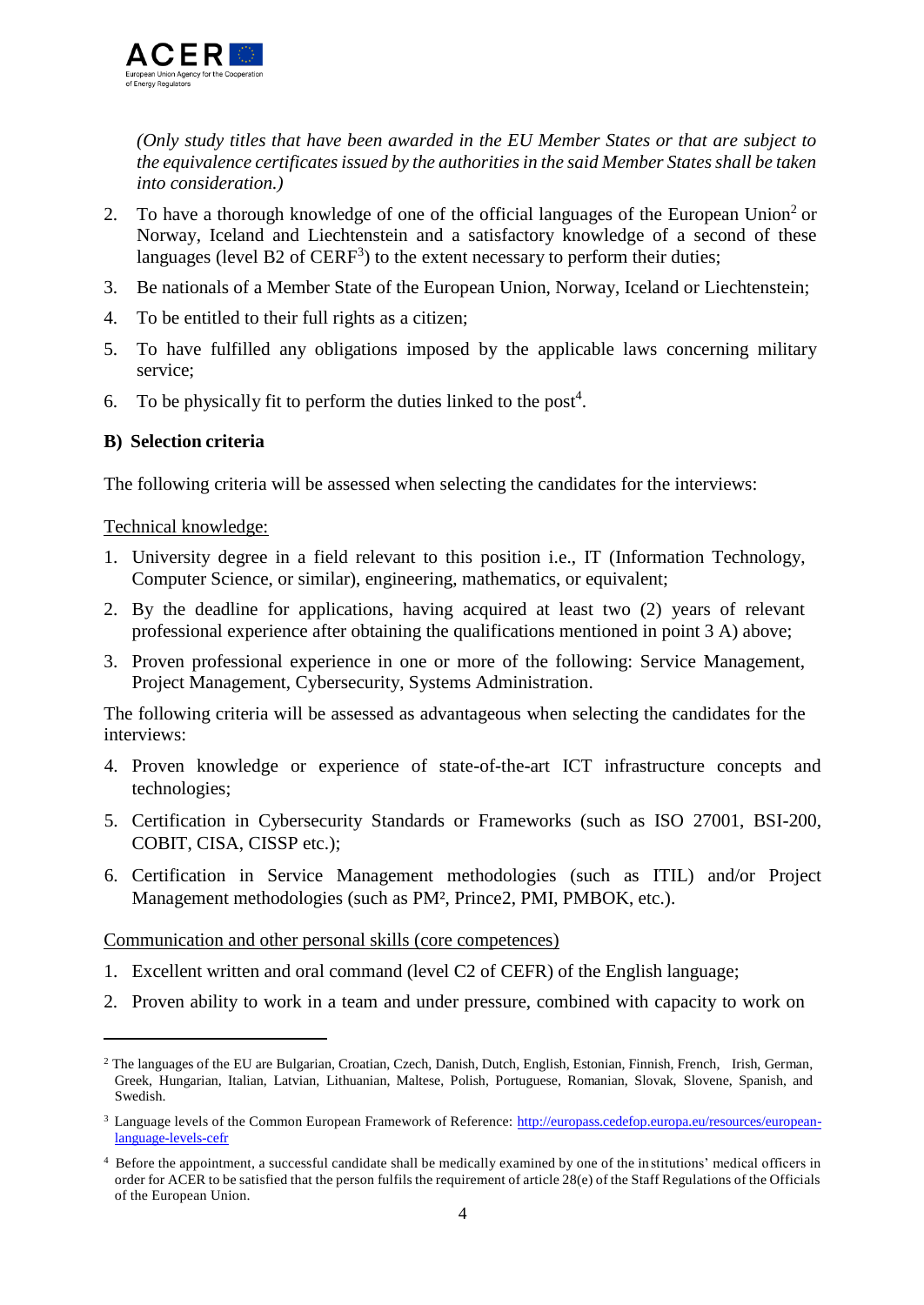

several projects simultaneously; and

3. Experience of working in a diverse and international environment dealing with a range of stakeholders.

Communication and other personal skills (core competencies) will be assessed at the stage of the oral interview and the written examination.

Candidates are invited to briefly explain in their motivation letter in which positions they acquired their knowledge and professional experience in the specified areas.

# **4. SELECTION AND APPOINTMENT**

A Selection Committee will evaluate the applications and select the candidates meeting the eligibility criteria and best matching the selection criteria.

The highest scoring applicants will be invited for a written examination and an oral interview with the Selection Committee. The number of invited candidates shall be between a minimum of six and a maximum of eight. In case of equal merit, the number of candidates invited may be exceeded at the discretion of the Selection Committee.

The interview and test will focus on the following aspects:

- Specific competencies and knowledge with reference to the selection criteria of the present call for expression of interest; and
- General aptitudes to the extent necessary for the performance of the duties in accordance with article 12.2.e of the Conditions of Employment of Other Servants (CEOS).

A reserve list of the most suitable candidates will be drawn up by ACER.

In line with Director Decision 2017/16, candidates achieving the qualifying mark in the written test and oral interview of a minimum of 70% will be placed on the reserve list. The reserve list will be valid until 31/12/2023. Its validity may be extended by decision of the Director.

All candidates will be informed about the outcome of the procedure. Recruitment will be subject to budgetary availability and assignment of posts by the Budgetary Authority.

## **5. EQUAL OPPORTUNITIES**

ACER celebrates diversity! We are convinced that diversity is a strength in the workplace and that its harnessing will improve our productive environment, where everyone feels valued, where their talents are being fully empowered, and in which organisational goals are met.

The Agency is fully committed to the provision of equality of opportunity for all its employees through its employment practices, policies and procedures. ACER undertakes to provide a working environment that is sensible to differences in racial or ethnic origin, religion or belief, disability, age, sexual orientation and gender. The Agency's way of working is based on a model of best practice whereby all employees can reach their full potential.

To this purpose, ACER applies a policy of equal opportunities and takes great care to avoid any form of discrimination in its selection and recruitment procedure: the Agency ensures that no employees nor job applicants is treated inequitably due to gender, marital or parental status, age, sexual orientation, disability, ethnicity, colour, citizenship/nationality or religious belief.

The Agency's premises are set to accommodate needs of persons with disabilities: ACER constantly makes sure to arrange what candidates, visitors and staff consider necessary to enable them to take part in the activities of the Agency.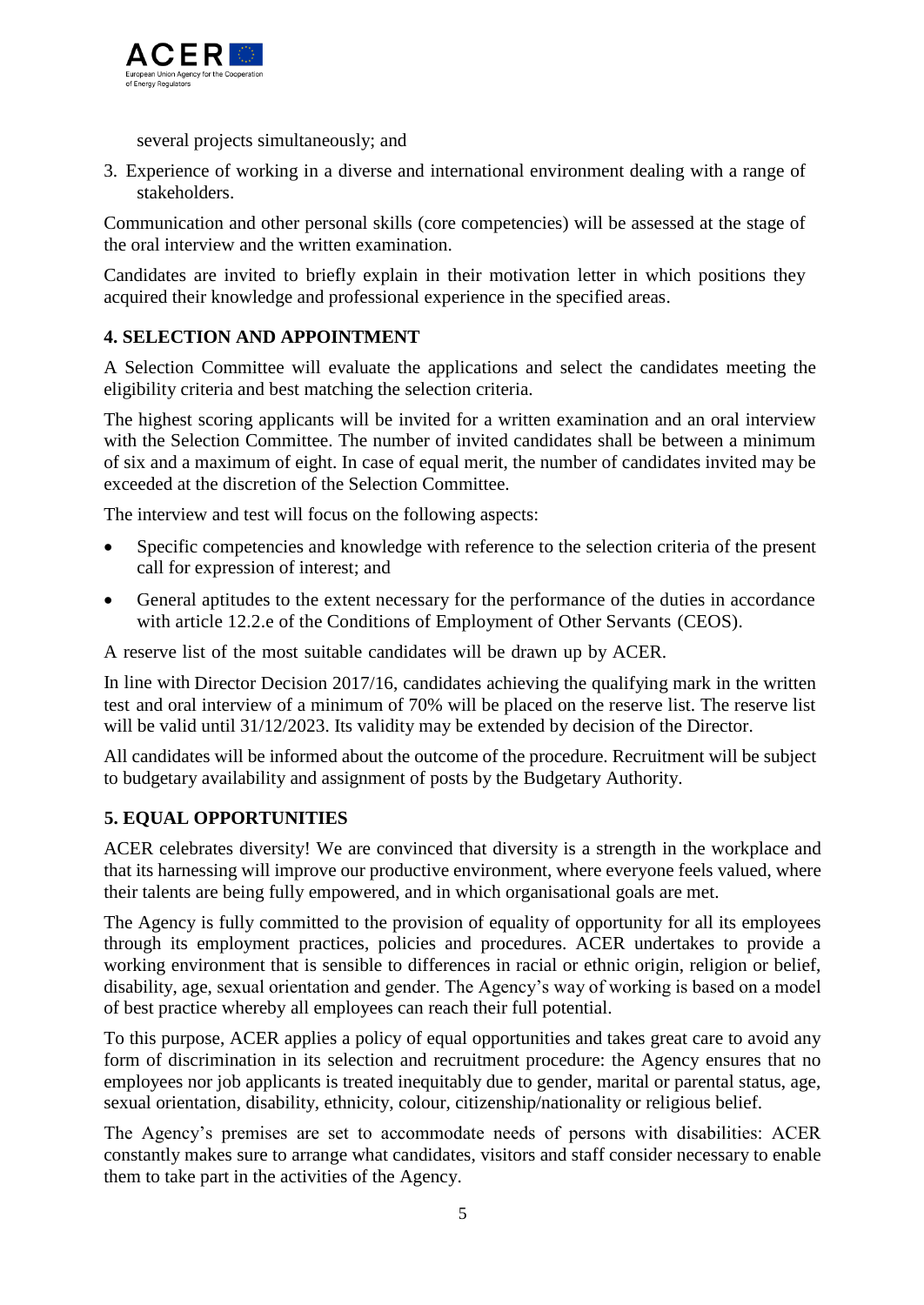

The Agency offers a complete set of family support measures, from parental and family leaves to kindergarten and school support, better to foster the performance of duties for colleagues with caring responsibilities.

Work opportunities at the ACER are open to nationals of the 27 European Union Member States: currently the Agency employs staff from 21 different nationalities: for this reason candidates of the following nationalities are particularly encouraged to apply: Estonia, Finland, Latvia, Luxembourg, Malta, Sweden.

# **6. CONDITIONS OF EMPLOYMENT**

Pursuant to Article 3a of the CEOS, the successful candidate will be contracted by the Director as a Contract Staff in Function Group IV for a period of 2 years, which may be renewed.

Pay and welfare benefits: the pay of staff members consists of a basic salary, allowances and other benefits. Depending on the individual family situation and the place of origin, the successful jobholder may be entitled to expatriation allowance (16% of the basic salary), household allowance, dependent child allowance, education allowance, pre-school allowance, reimbursement of removal costs, daily subsistence allowance, installation allowance and other benefits. Salaries are exempted from national tax; a Union tax is paid at source.

| <b>Function</b><br>Group / Grade | Minimum requirements for classification in step<br>$(required$ level of university studies $+$ minimum<br>number of years of experience after university<br><i>graduation</i> ) | <b>Monthly</b><br>basic<br>salary<br>(gross) | <b>Estimation</b><br>- of<br>monthly<br>net<br>salary,<br>including<br>specific<br>allowances <sup>5</sup> |
|----------------------------------|---------------------------------------------------------------------------------------------------------------------------------------------------------------------------------|----------------------------------------------|------------------------------------------------------------------------------------------------------------|
| FGIV<br>Grade 13                 | Completed university studies of at least 3 years<br>attested by a diploma and less than 5 years professional<br>experience                                                      | $3,623.54 \in$                               | 3,748.50 €                                                                                                 |
| FGIV<br>Grade 14                 | Completed university studies of at least 3 years attested<br>by a diploma and between 5 years and 17 years of<br>professional experience                                        | 4,099.84 €                                   | 4,135.66 €                                                                                                 |
| FGIV<br>Grade 16                 | Completed university studies of at least 3 years attested<br>by a diploma and more than 17 years of professional<br>experience                                                  | 5,248.48 €                                   | 5,042.77 €                                                                                                 |

Additional benefits:

 $\overline{a}$ 

- Annual leave entitlement of 2 days per calendar month plus additional days for age, grade, 2.5 days' home leave, if applicable, and in addition up to 19 ACER's holidays per year;
- EU Pension Scheme (after 10 years of service);

<sup>&</sup>lt;sup>5</sup> An estimation of net salary, including the deduction for tax, correction coefficient (currently at 84.9% for Slovenia) and social security, adding the allowances (this estimation has been calculated with expatriation allowance, household allowance and with one dependent child allowance). Please note that allowances depend in any case on the personal situation of the candidate.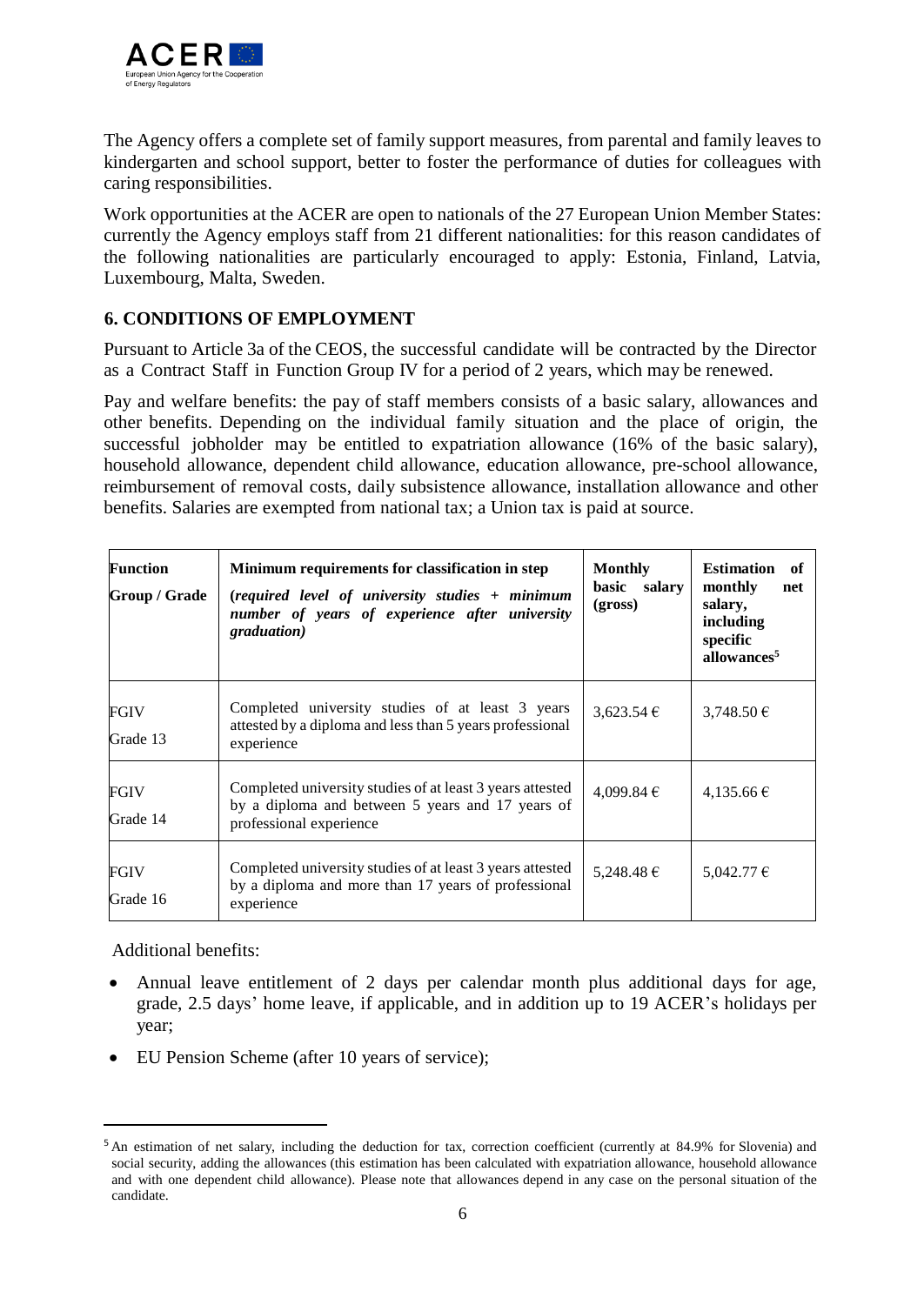

 EU Joint Sickness and Insurance Scheme (JSIS), accident and occupational disease coverage, unemployment and invalidity allowance and insurance.

# **7. DATA PROTECTION**

The purpose of processing the data that candidates submit is to manage their application(s) in view of possible (pre)selection and recruitment at ACER. Personal data is processed by and accessible to authorised ACER's personnel. In some cases, an external expert, equally bound by the same data protection principles, may assist the ACER in the selection of candidates.

ACER adheres to and is regulated by Regulation (EU) 2018/1725 of the European Parliament and of the Council of 23 October 2018 on the protection of natural persons with regard to the processing of personal data by the Union institutions, bodies, offices and agencies and on the free movement of such data, and repealing Regulation (EC) No 45/2001 and Decision No 1247/2002/EC.

ACER is supervised by EDPS [\(http://www.edps.europa.eu\)](http://www.edps.europa.eu/). For any further enquiries, candidates may contact the Data Protection Officer at [DPO@acer.europa.eu.](mailto:DPO@acer.europa.eu) Candidates are invited to consult the privacy statement, which explains how ACER processes personal data in relation to recruitment and selections, available on ACER website.

## **8. APPLICATION PROCEDURE**

For applications to be valid, candidates must submit the following three documents in PDF or Word format:

- A complete and detailed curriculum vitae in English, in [European CV format](http://europass.cedefop.europa.eu/en/documents/curriculum-vitae/templates-instructions) (Europass)<sup>6</sup> - **other formats will not be considered;**
- A letter of motivation (1 page maximum) in English, explaining in which positions they acquired their knowledge and professional experience in the specified areas identified in Section 2 of this selection notice;
- A completed eligibility form.

 $\overline{\phantom{a}}$ 

## **Applications must be sent by e-mail by 15/05/2022 (23:59 Ljubljana time).**

Applications should be sent by email to [SELECTIONS-ACER-2022-09@acer.europa.eu w](mailto:SELECTIONS-ACER-2022-09@acer.europa.eu)ith the following subject line: ACER-2022-09 NAME and SURNAME

Applications that are not complete or that are received after the deadline are considered as nonvalid.

Supporting documents (e.g., certified copies of degrees/diplomas, references, proof of experience etc.) should not be sent at this stage but must be submitted at a later stage of the procedure if requested.

In order to facilitate the selection process, all communications to candidates concerning this selection will be in English.

Under no circumstances should candidates approach the Selection Committee, directly or indirectly, concerning this recruitment. ACER reserves the right to disqualify any candidate who disregards this instruction.

<sup>&</sup>lt;sup>6</sup> The Europass template is available at the following link: <https://europass.cedefop.europa.eu/>